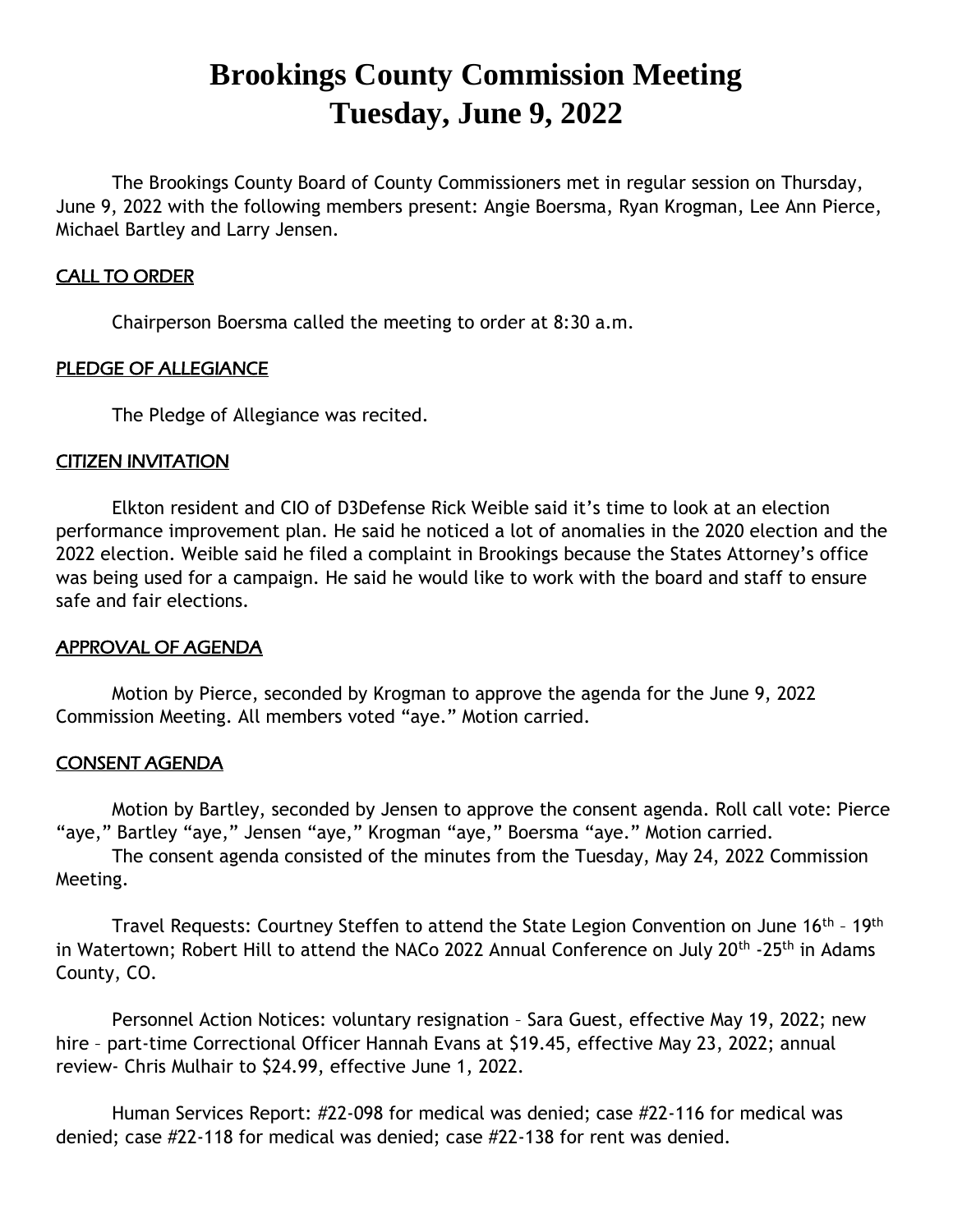# ROUTINE BUSINESS

# *Approval of Claims*

Motion by Krogman, seconded by Bartley to approve the following claims. Pierce said there are two really large bills for Avera Behavioral Health. She asked who is placing the mental health committals. Deputy States Attorney Ben Kleinjan said he doesn't know if those people were court ordered or not. Kleinjan said he will look into it.

Roll call vote: Bartley "aye," Jensen "aye," Krogman "aye," Pierce "aye," Boersma "aye." Motion carried.

A&B Business Inc, Copier Contract, \$1,043.25; Allegra Print & Imaging, Deputy Supplies, \$83.50; Amazon Capital Services, Jail/Deputy Supplies, \$146.68; Amp Electric Construction, Repair Lights In Courthouse, \$763.29; Apple Grove Investments, Tax Certificates, \$3,611.20; Aragon, Antonio, Translation Services, \$87.50; AT&T Mobility, Nighthawk Mifi Mobile Wifi, \$40.04; Avera Health DBA Avera Education & Staffing Solutions, Jail AED Training, \$125.00; Avera Mckennan Hospital, Mental Health Hold, \$2,930.00; Avera Medical Group - ABS, Inmate Clinical Visits, \$259.86; Jordyn Bangasser, Court Appointed Attorney, \$829.53; Berkness, Alex, Per Diem From Asphalt Conf, \$48.00; Boarman Kroos Vogel Group, Detention Center Exp Prof Serv, \$1,160.00; Bowes Construction, Patching For 2022 Year, \$332,448.60; Rusty Brandsrud, Replacement Check, \$28.00; Brookings Engraving, Retirement Gift, \$82.00; Brookings Health System, Inmate Clinical Visits, \$5,864.48; Bruna Electric, Light Replacement, \$2,589.68; Capital One, Office Supplies, Dividers, \$204.01; Carquest Auto Parts Store, Shop Supplies, \$138.39; Century Link, Monthly Utilities, \$170.31; City Of Brookings, Government Center Split Costs, \$6,572.67; Convergint Technologies, 5/1/22-4/30/23 Coverage, \$327.96; Dakota Psychological Services, Psychosexual Assessment, \$2,993.50; Dakota Recycling, Beams To Build Culvert Racks, \$590.00; Dell Marketing Lp, Computer For IT/Jail, \$3,631.56; Delzer Law Office, Court Appointed Attorney, \$2,836.60; Den-Wil Inc, Community Health Rent, \$960.00; Department Of Health, Blood Tests, \$80.00; Ecolab Pest Elimination, Monthly Pest Service, \$165.00; Einspahr Auto Plaza, Patrol Vehicle Maint/Repairs, \$1,546.16; Ekern Home Equipment Co, Service At Sinai Shop, \$89.00; ESEind, Inc, Comm Health Monitoring Maint, \$96.90; Executive Mgmt Finance, Monthly Charges, \$42.50; Foerster Distributing, Jail Janitorial Supplies, \$72.00; Foerster Distributing, Janitor Supplies, \$34.00; Jennifer Goldammer, Court Appointed Attorney, \$361.85; Maggie Harkness, Inmate Meal Reimbursement, \$7.29; Richard Haugen, Code Enforcement Training, \$28.00; Hill, Robert, Registration Fee For WIR Conf, \$455.00; Tim Hogan, Court Appointed Attorney, \$1,289.08; Holiday Inn Express & Suites, Conference Lodging, \$196.00; Hometown Service & Tire, Jail/Patrol Vehicle Maint/Rep, \$845.96; Horn Law Office, Prof., CAA Inv MI Hearing, \$181.80; Hy-Vee Food Store, Refreshments, Jury Meals/Refreshments, \$37.46; Jensen, Larry, NACO Conference In Alaska, \$872.91; Kimball Midwest, Shop, \$284.41; Kimberly Johnson Maier, Replacement Ck, \$12.52; Kriese, Jeremy, Boot Reimbursement, \$100.00; L&L Auto & Truck Parts, Booster Pac For Patrol Cars, \$320.00; Langstraat, Manual, Replacement Check, \$90.00; Lincoln County Auditor, Mental Illness Expenses, \$2,413.38; Lodge At Deadwood, 2 Rooms For SA Conference, \$636.00; Lodge At Deadwood, Room Short Course, \$297.00; Marshall & Swift/Boeckh, LLC, Residential Cost Handbook, \$759.90; Randy Miller, Per Diem From Asphalt Conferen, \$48.00; Heather Murfield, Spring Conf Travel Reimburse, \$174.00; Nancy J Nelson, Court Appointed Attorney, \$1,175.64; Teree A Nesvold, Court Appointed Attorney, \$1,651.30; North American Banking, Postage Machine Rental, \$360.00; Northwestern Energy, Natural Gas Usage, \$871.87; Office Peeps Inc, Tape, Labels, Paper, Calc Pape, Binders, Tabs, Rubberband, Fan, Paper, Toner, Office Supplies, \$629.24; Pennington County Jail, Inmate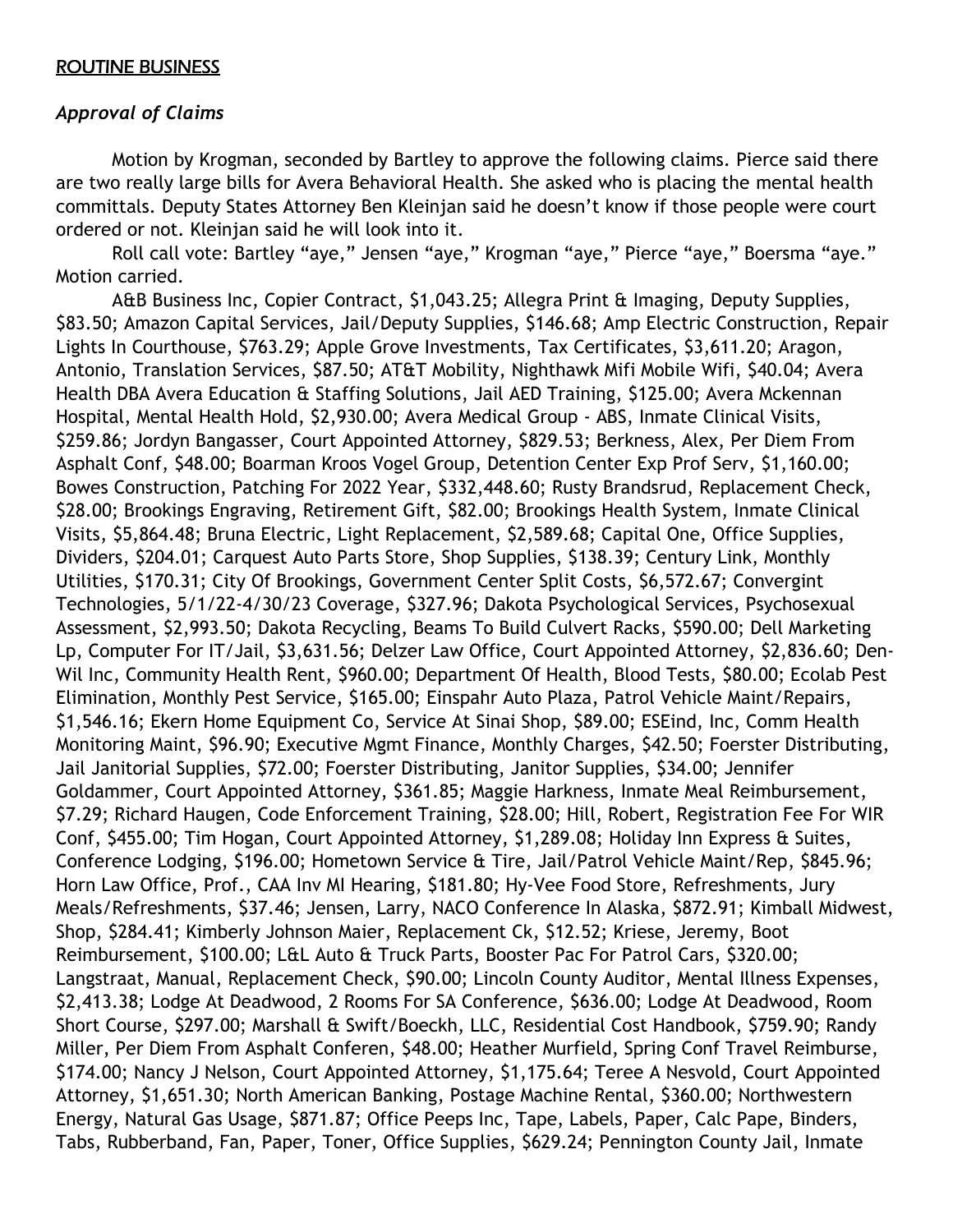Transport Services, \$513.46; Prochem Dynamics LLC, Jail Janitorial Supplies, \$1,631.53; Ramkota Hotel, SDAAO School, \$770.00; RC First Aid, First Aid Kit Refills, \$94.50; Reserve Account, Postage, \$10,000.00; Rick Ribstein, Court Appointed Attorney, \$871.54; RNC Service Center, Patrol Vehicle Maint/Repairs, \$65.48; Roto-Rooter, Jail Repairs/Maint, \$240.00; Southpaw Defense, Enhanced Concealed Renewal Car, \$355.50; Special Days Committee, Elkton Fireworks Display Donation, \$500.00; Sterzinger Crushing Inc, 30,000 Ton Of Gravel, \$120,000.00; Anthony Teesdale, Court Appointed Attorney, \$368.65; Tom, Joe, & Phil Davis, 30,000 Tons Of Gravel, \$37,500.00; Two Way Solutions Inc, Jail Supplies, \$1,669.96; Steven Ust, Inspections, \$1,800.00; Van Diest Supply Company, Four 55 Gallon Drums, \$3,649.80; Vandenberg Law, Court Appointed Attorney, \$2,378.75; Verizon Wireless, Election Hot Spots, Monthly Charges, \$632.33; Walburg, Duane, Animal Control Mileage, \$260.40; Wells Fargo, Wells Fargo, \$3,320.87; Yankton County Sheriff, Service Of Process, \$50.00; Brian Zielinski, Court Appointed Attorney, \$1,317.63.

# *Department Head Reports*

County Development Director Robert Hill said more severe weather impacted Brookings County on May 30th. He said two IPAWS messages, indicating a tornado warning, were sent out via the Alert Sense platform. He said if you didn't get the message, it is because your phone isn't set up to receive the alerts. He said you will need to go into your phone settings to change that.

Hill said they submitted the damage assessment reports to Pierre. Hill said FEMA came out and toured the area.

Hill said the Department of Equalization spent roughly \$500 on fuel assessing the damage. He said if that department's budget is short at the end of the year that is the reason.

Hill said there was a question regarding the Medary Drainage Study and whether or not the county would be billed for the entire \$50,000. Hill said the county will only be billed for the work that is completed.

Hill discussed upcoming dates.

Sheriff Marty Stanwick said there are 39 inmates in jail. He said they are anxious for phase 2 to open up because there are 97 participants on the 24/7 program.

Stanwick thanked the Employee Committee for the lunch.

Stanwick said they are still having issues with emergency committals and the hospital. He said an inmate made self-suicidal comments, so they took the individual to the hospital. He said the hospital learned the individual was a Lake County resident, so they wanted Lake County to handle the individual.

Stanwick said they have been busy with the civil process. He said they've collected almost \$100,000 in executions and they get a percentage of that.

Stanwick said to date, his office has handled over 2,331 calls for service. He said those are the dispatched calls.

# REGULAR BUSINESS

Motion by Krogman, seconded by Bartley to approve and authorize Chairperson Boersma to sign Resolution #22-21: a resolution amending Resolution #21-54: a resolution setting the official pay plan for 2022. Background information was provided by Commission Department Director Stacy Steffensen.

Roll call vote: Jensen "aye," Krogman "aye," Pierce "aye," Bartley "aye," Boersma "aye." Motion carried.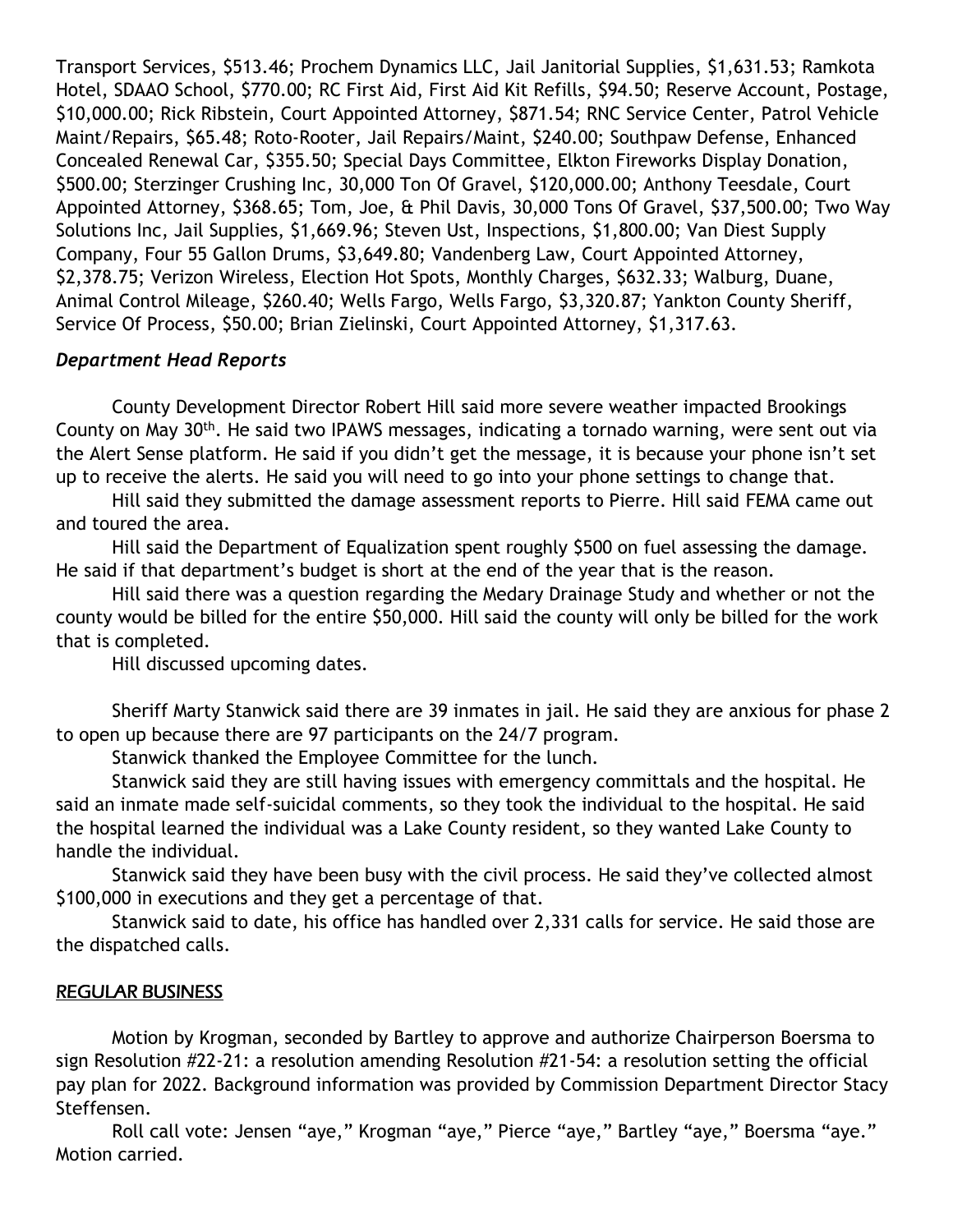#### **RESOLUTION #22-21**

#### A RESOLUTION AMENDING RESOLUTON #21-54: A RESOLUTION SETTING THE OFFICIAL PAY PLAN FOR 2022

Be it resolved by the governing body of Brookings County, South Dakota:

That the official Pay Series and Management Salary Compensation increase as indicated in the attachments hereto is administered for the year 2022 to become effective July 1, 2022.

Passed and approved this 9<sup>th</sup> day of June 2022.

| ATTEST:                                                                                                                                                                                                                                                                                                                                                                   |                                                               | Angela Boersma, Chairperson<br><b>Brookings County Commission</b>                                                      |  |
|---------------------------------------------------------------------------------------------------------------------------------------------------------------------------------------------------------------------------------------------------------------------------------------------------------------------------------------------------------------------------|---------------------------------------------------------------|------------------------------------------------------------------------------------------------------------------------|--|
| Lori Schultz, Finance Officer<br><b>Brookings County</b>                                                                                                                                                                                                                                                                                                                  |                                                               |                                                                                                                        |  |
| <b>Brookings County Outdoor Adventure Center</b><br>Director<br><b>BCOAC Assistant</b><br>PT Membership Assistant                                                                                                                                                                                                                                                         | <b>FTE</b><br>1<br>1<br>4(8@.5)                               | <b>GRADE</b><br>$E-10$<br>$N-4$<br>$N-3$ (Step 1 & Step 2 only)                                                        |  |
| <b>Commission Department</b><br><b>Commission Department Director</b><br><b>County Commissioners</b><br>Information Technology Administrator<br><b>GIS Technician</b><br><b>HR Specialist</b><br><b>Veterans Service Officer</b><br>Information Technology Support Specialist<br><b>Office Coordinator</b><br>Maintenance Supervisor<br><b>General Maintenance Worker</b> | <b>FTE</b><br>1<br>$2.5(5 \circledcirc .5)$<br>$\overline{2}$ | <b>GRADE</b><br>$E-13$<br>Non-graded position<br>$N-11$<br>$N-9$<br>$N-8$<br>$N-8$<br>$N-8$<br>$N-5$<br>$N-5$<br>$N-3$ |  |
| County 4-H<br>PT 4-H Program Assistant                                                                                                                                                                                                                                                                                                                                    | <b>FTE</b><br>1 $(2 \otimes .5)$                              | <b>GRADE</b><br>N-5 (Step 1 & Step 2 only)                                                                             |  |
| <b>County Health</b><br>Administrative Assistant                                                                                                                                                                                                                                                                                                                          | <b>FTE</b><br>1                                               | <b>GRADE</b><br>$N-4$                                                                                                  |  |
| <b>County Development Department</b><br>Director<br>Deputy Director<br><b>Office Manager</b>                                                                                                                                                                                                                                                                              | <b>FTE</b><br>1<br>1<br>1                                     | <b>GRADE</b><br>$E-11$<br>$N-9$<br>$N-5$                                                                               |  |
| <b>Equalization Department</b><br>Director<br>Deputy Director<br>Appraiser<br><b>Administrative Assistant</b><br><b>Finance Department</b><br><b>Finance Officer</b><br>Deputy Finance Officer<br>Senior Finance Assistant                                                                                                                                                | <b>FTE</b><br>3<br>2<br><b>FTE</b><br>2                       | <b>GRADE</b><br>$E-11$<br>$N-9$<br>$N-6$<br>$N-4$<br><b>GRADE</b><br>$E-12$<br>$N-9$<br>$N-7$                          |  |
| <b>Finance Assistant II</b>                                                                                                                                                                                                                                                                                                                                               |                                                               | $N-5$                                                                                                                  |  |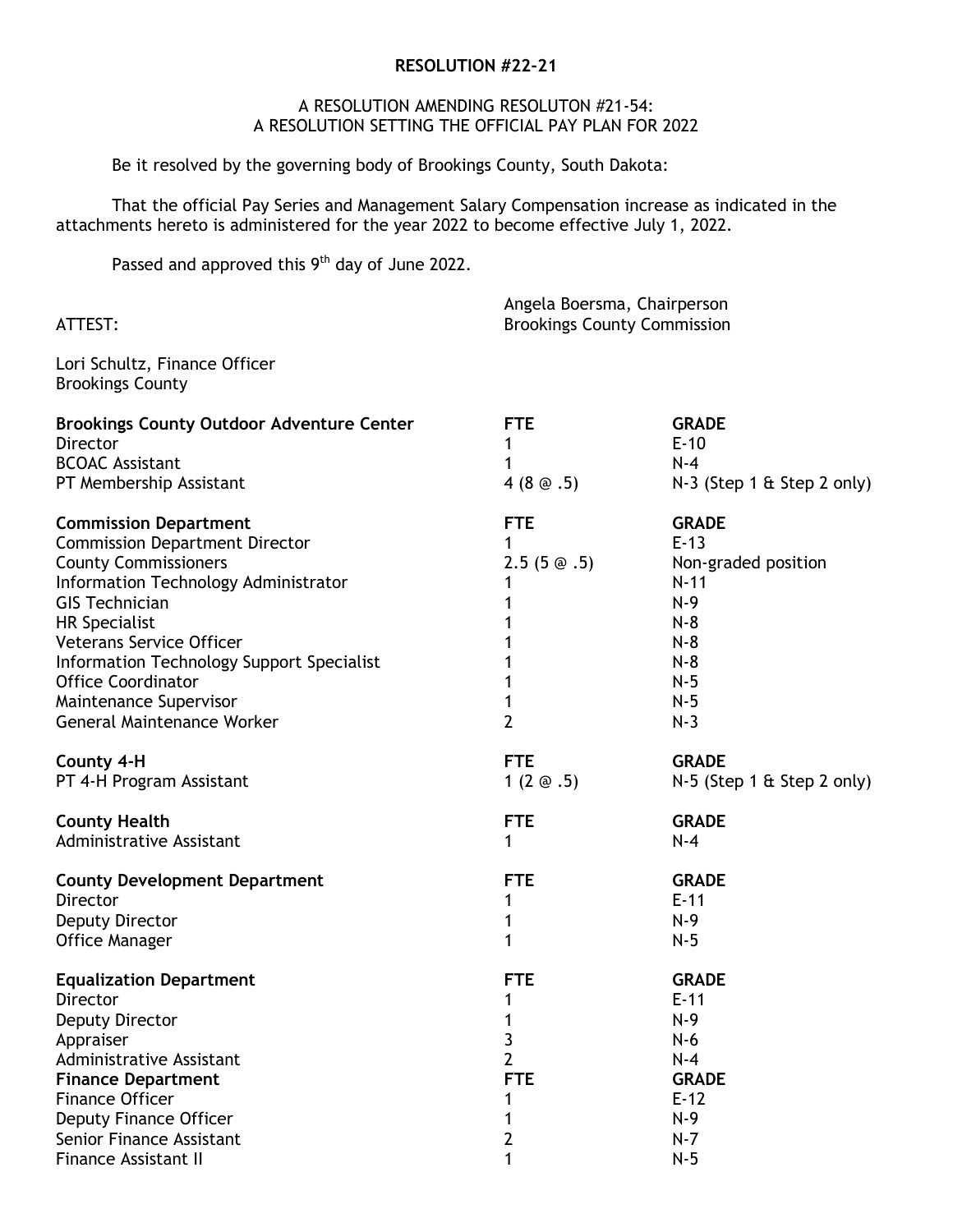| <b>Finance Assistant</b><br><b>Temporary Election Worker</b>                                                                                                                                                                                                                                                                                                                                                                                         | 3<br>1 $(4 \odot .25)$                                                                                                 | $N-4$<br>Non-graded position                                                                                                                                                                                                                                                   |
|------------------------------------------------------------------------------------------------------------------------------------------------------------------------------------------------------------------------------------------------------------------------------------------------------------------------------------------------------------------------------------------------------------------------------------------------------|------------------------------------------------------------------------------------------------------------------------|--------------------------------------------------------------------------------------------------------------------------------------------------------------------------------------------------------------------------------------------------------------------------------|
| <b>Highway Department</b><br>Highway Superintendent<br>Lead Foreman<br>Road Foreman<br>Shop Foreman<br>Mechanic, Fabricator/Welder<br><b>Heavy Equipment Operator</b><br><b>Office Manager</b><br><b>Equipment Operator</b><br>Sign Technician<br><b>Truck Driver</b>                                                                                                                                                                                | <b>FTE</b><br>1<br>6<br>1<br>5<br>1 (2 $\odot$ .5-split employee)                                                      | <b>GRADE</b><br>$E-13$<br>$N-9$<br>$N-8$<br>$N-8$<br>$N-7$<br>$N-6$<br>$N-5$<br>$N-5$<br>$N-5$<br>$N-5$                                                                                                                                                                        |
| <b>Register of Deeds</b><br>Register of Deeds<br>Deputy Register of Deeds<br>Administrative Assistant                                                                                                                                                                                                                                                                                                                                                | <b>FTE</b><br>1<br>1<br>1                                                                                              | <b>GRADE</b><br>$E-11$<br>$N-6$<br>$N-4$                                                                                                                                                                                                                                       |
| <b>Sheriff's Department</b><br>Sheriff<br><b>Assistant Sheriff</b><br>Jail Administrator<br><b>Detention Center Nurse</b><br>Deputy-Sergeant<br>Deputy<br>Courtroom Sheriff's Deputy<br><b>Correctional Officer</b><br><b>Office Manager</b><br>Administrative Assistant<br>PT Deputy Sheriff<br><b>Temporary Deputy Sheriff</b><br>PT Correctional Officer<br>Coroner<br><b>PT Detention Center Nurse</b><br>Animal Control Officer<br>Jail Greeter | <b>FTE</b><br>1<br>1<br>3<br>10<br>1<br>17<br>1<br>1 $(2 \odot .5)$<br>1<br>14 $(7@.5)$<br>.25<br>.25<br>.25<br>$.5\,$ | <b>GRADE</b><br>$E-15$<br>$E-12$<br>$E-12$<br>$N-11$<br>$N-10$<br>$N-9$<br>$N-9$<br>$N-5$<br>$N-5$<br>$N-4$<br>$N-9$ (Step 1 & Step 2 only)<br>$N-9$<br>N-5 (Step 1 & Step 2 only)<br>Non-graded position<br>Non-graded position<br>Non-graded position<br>Non-graded position |
| <b>State's Attorney</b><br>State's Attorney<br>Deputy State's Attorney II<br>Deputy State's Attorney I<br>Legal Assistant<br>Human Services Assistant<br><b>Office Coordinator</b>                                                                                                                                                                                                                                                                   | <b>FTE</b><br>1<br>4<br>1<br>1                                                                                         | <b>GRADE</b><br>$E-19$<br>$E-14$<br>$E-13$<br>$N-7$<br>$N-6$<br>$N-5$                                                                                                                                                                                                          |
| <b>Weed Department</b><br>Supervisor<br><b>Truck Driver</b><br><b>Seasonal Workers</b>                                                                                                                                                                                                                                                                                                                                                               | <b>FTE</b><br>1 (2 $\odot$ .5-split employee)<br>1 $(2 \n\otimes .5)$                                                  | <b>GRADE</b><br>$E - 7$<br>$N-5$<br>N-3 (Step 1 & Step 2 Only)                                                                                                                                                                                                                 |

N=Non-Exempt Position; E=Exempt Position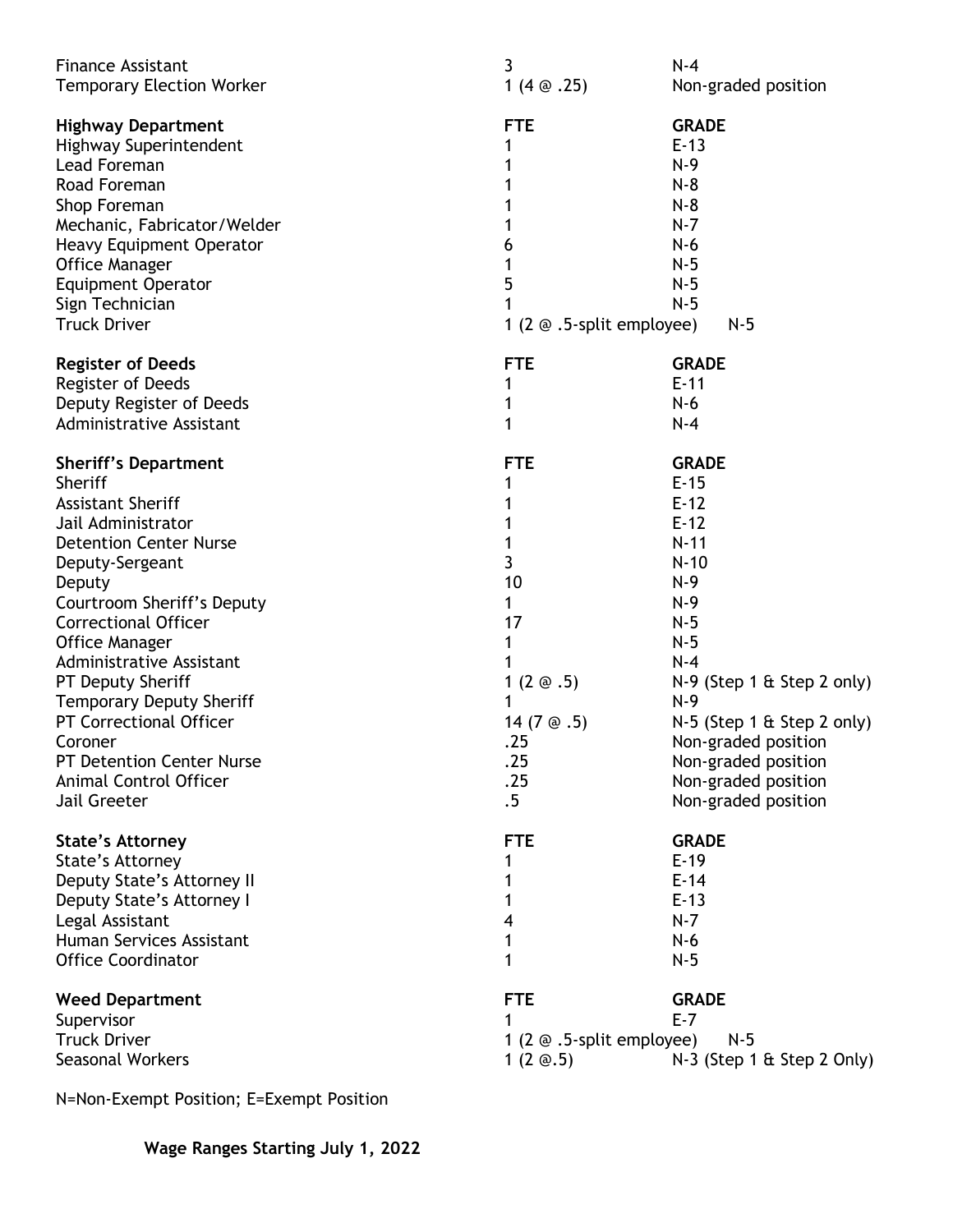| Pay            |           |                  |                |
|----------------|-----------|------------------|----------------|
| Grade          | Minimum   | <b>Mid-Point</b> | <b>Maximum</b> |
| $\mathbf{1}$   | \$32,118  | \$36,170         | \$40,733       |
| $\overline{2}$ | \$34,446  | \$38,792         | \$43,686       |
| 3              | \$36,944  | \$41,605         | \$46,854       |
| $\overline{4}$ | \$39,622  | \$44,621         | \$50,251       |
| 5              | \$42,495  | \$47,856         | \$53,894       |
| 6              | \$45,576  | \$51,326         | \$57,801       |
| $\overline{7}$ | \$48,880  | \$55,047         | \$61,992       |
| 8              | \$52,424  | \$59,038         | \$66,486       |
| 9              | \$56,224  | \$63,318         | \$71,306       |
| 10             | \$60,301  | \$67,908         | \$76,476       |
| 11             | \$64,673  | \$72,832         | \$82,020       |
| 12             | \$69,361  | \$78,112         | \$87,967       |
| 13             | \$74,390  | \$83,775         | \$94,345       |
| 14             | \$79,783  | \$89,849         | \$101,185      |
| 15             | \$85,568  | \$96,363         | \$108,520      |
| 16             | \$91,771  | \$103,349        | \$116,388      |
| 17             | \$98,425  | \$110,842        | \$124,826      |
| 18             | \$105,560 | \$118,878        | \$133,876      |
| 19             | \$113,214 | \$127,497        | \$143,582      |

| <b>Non-Graded Part-Time Positions</b> |                               |          |  |  |
|---------------------------------------|-------------------------------|----------|--|--|
| F.                                    | <b>County Commissioners</b>   | \$20,360 |  |  |
| E                                     | Coroner                       | \$8,968  |  |  |
| N                                     | <b>Detention Center Nurse</b> | \$31.05  |  |  |
| N                                     | <b>Animal Control Officer</b> | \$26.86  |  |  |
| N                                     | Internships                   | \$11.66  |  |  |
| N                                     | Jail Greeter                  | \$12.19  |  |  |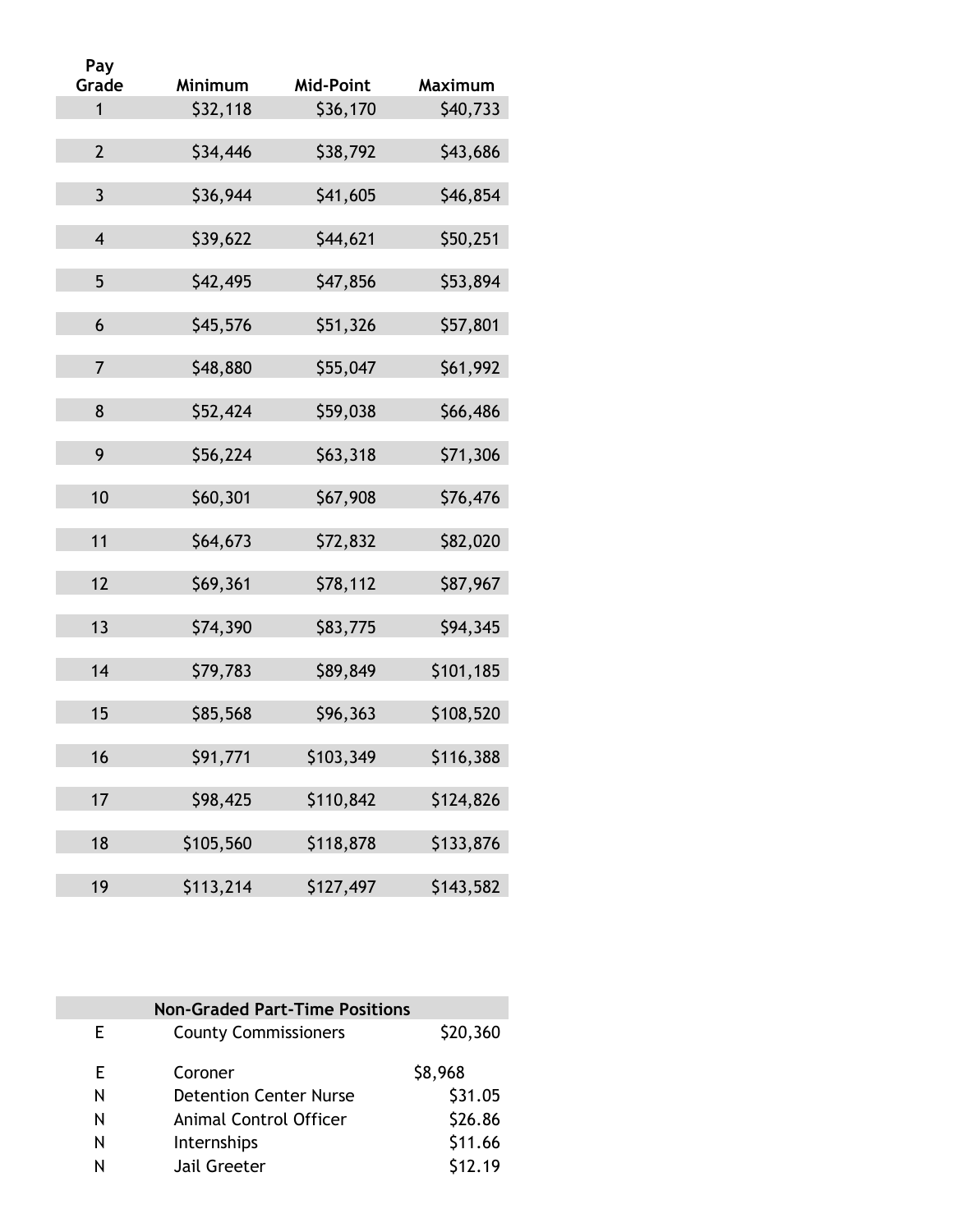Motion by Jensen, seconded by Bartley to approve and authorize Chairperson Boersma to sign Agreement #22-61: a South Dakota Department of Transportation Agreement for use and restoration of detour and/or wet weather detour. Background information was provided by Commission Department Director Stacy Steffensen.

All members voted "aye." Motion carried.

Motion by Jensen, seconded by Krogman to approve and authorize Chairperson Boersma to sign Agreement #22-62: an application for occupancy of right of way of county highways made by Mediacom.

All members voted "aye." Motion carried.

Motion by Krogman, seconded by Bartley to approve and authorize Chairperson Boersma to sign Agreement #22-63: Intergovernmental Contract and Coverage Document for the SDML Worker's Compensation Fund. Background information was provided by Commission Department Director Stacy Steffensen.

Roll call vote: Krogman "aye," Pierce "aye," Bartley "aye," Jensen "aye," Boersma "aye." Motion carried.

Motion by Krogman, seconded by Jensen to approve Change Order #014 for the Brookings County Detention Center project in the amount of \$13,763.00. Background information was provided by Commission Department Director Stacy Steffensen.

Roll call vote: Pierce "aye," Bartley "aye," Jensen "aye," Krogman "aye," Boersma "aye." Motion carried.

The board held discussion on repairs for the roof at the highway shop in Brookings and the Sinai highway shop. Bartley said the shop in Brookings is completely destroyed and the roof at the Sinai Shop needs to be sealed. Bartley said they are waiting for insurance, but they do need to move forward. Bartley said for the shop in Brookings, they can choose to do a 15-year guaranteed roof or a 20-year guaranteed roof and add insulation. Pierce asked if they've heard back from insurance. Steffensen said the deductible is \$10,000. Steffensen said if they replace like for like they will cover the cost, but they will not cover improvements to the roof.

Steffensen asked the board if they are comfortable using the emergency procurement statute. The board said they are comfortable using the emergency procurement statute. Pierce asked if the States Attorney's office has reviewed the statute. Deputy States Attorney Ben Kleinjan said he has not looked at it.

Motion by Bartley, seconded by Jensen to repair the Highway Shop in Brookings using the bid with a 20-year guaranteed roof subject to the States Attorney's approval.

Roll call vote: Bartley "aye," Jensen "aye," Krogman "aye," Pierce "aye," Boersma "aye." Motin carried.

Motion by Bartley, seconded by Pierce to repair the Sinai Highway Shop. Roll call vote: Jensen "aye," Krogman "aye," Pierce "aye," Bartley "aye," Boersma "aye." Motion carried.

The board canvassed the June 7, 2022 Primary Election Results.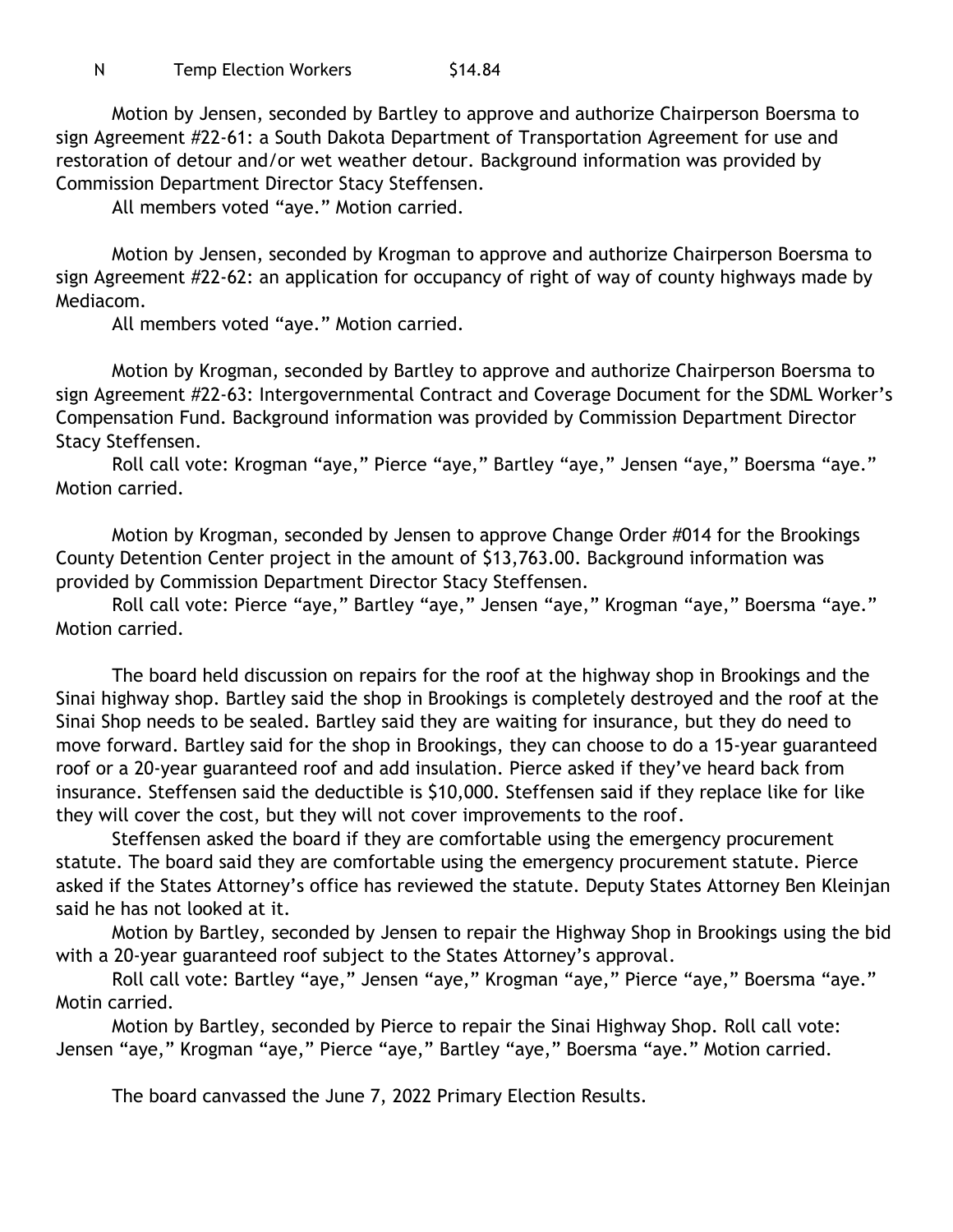Motion by Krogman, seconded by Pierce to approve the true abstract of the votes cast in the jurisdiction of Brookings County, South Dakota, at the election as shown by the returns certified to the person in charge of the election.

All members voted "aye." Motion carried.

Commission Department Director Stacy Steffensen presented the Commission Department Director's Report. Steffensen asked the board if any of them would be attending the NACo National Convention in Colorado on July 21<sup>st</sup>-24<sup>th</sup>. Boersma said she will be speaking at it, but won't need a hotel. Steffensen asked Boersma if she would be the voting delegate. Boersma said she doesn't know how long she will be at the meeting and suggested County Development Director Robert Hill be the voting delegate.

Steffensen discussed upcoming dates with the board.

Deputy States Attorney Ben Kleinjan said States Attorney Dan Nelson is attending the National District Attorney Association in Washington, D.C. Kleinjan said he will be attending a twoday domestic abuse meeting.

Kleinjan said they continue to prioritize mental health issues and bond recovery efforts.

# COMMISSIONER'S REPORTS & DISCUSSION ITEMS

Commissioner Pierce met with Eric Kunzweiler and did some ICAP Training; attended the Employee Appreciation Celebration; and attended a Joint Jurisdiction Meeting.

Commissioner Bartley attended two Jail Expansion Meetings and attended the Joint Jurisdiction Meeting.

Commissioner Jensen attended the Bruce County Appreciation Feed with the Fire Department; attended a Jail Expansion Meeting; and attended a Conservation District Meeting.

Commissioner Krogman attended two BATA Meetings.

Commissioner Boersma attended the NACo WIR Conference in Alaska; attended a Brookings Behavioral Health & Wellness Meeting; and attended the County Appreciation Celebration.

## EXECUTIVE SESSION

Motion by Pierce, seconded by Pierce to enter into Executive Session at 10:03 a.m., in accordance with SDCL 12-25-2(1)(4), personnel and contract negotiations. All members voted "aye." Motion carried.

Motion by Bartley, seconded by Krogman to come out of Executive Session at 11:11 a.m. All members voted "aye." Motion carried. No action was taken.

## ADJOURNMENT

Motion by Jensen, seconded by Bartley to adjourn. All members voted "aye." Motion carried. The next regular scheduled meeting is Tuesday, June 21, 2022 at 8:30 a.m.